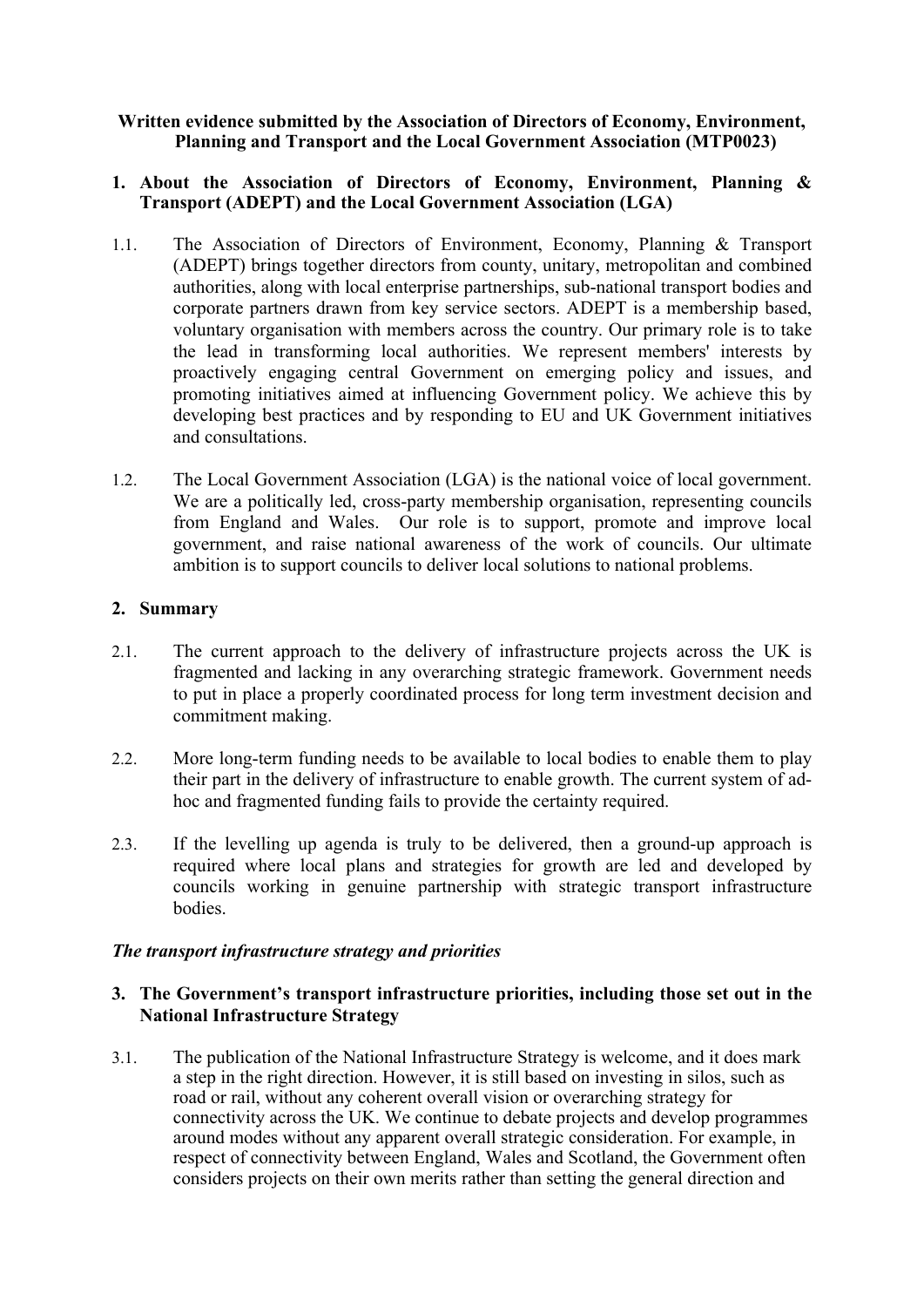then deciding which modes of transport are best to get there. This is demonstrated by consideration of the relative benefits and roles of improved high-speed rail links as opposed to making greater provision for internal flights.

- 3.2. A five-year investment window (for some bodies at least), whilst better than year on year uncertainty about levels of annual settlement, is still too short in comparison to the window required to develop and deliver strategic infrastructure. Likely this contributes to project delays and inefficiencies, as promoters only have funding to a specific stage and then must wait until funding is secured for the next stage of the project. The uncertainty around key projects like the Eastern leg of HS2 and the Stonehenge tunnel, regardless of their merits, amply demonstrate why any project promotor is not incentivised at present to move beyond 'guaranteed' available funding even if, perversely, this has the effect of ultimately driving up scheme costs in the long term (namely, whilst work is paused to see what may or may not happen for the next five year investment window).
- 3.3. The UK tends to opt for short term thinking in infrastructure decision making rather than seeking to invest in robust, long-term solutions. Examples of this include:
	- 3.3.1. The original A14/M1 Junction 19
	- 3.3.2. The at grade junctions along the A46 at Coventry and near Leicester, as well as the proposal to upgrade the Newark Bypass but still leave at grade junctions at either end (whilst having spent millions delivering a fully grade-separated upgrade of the section to the south) are other examples
	- 3.3.3. Smart Motorways (which are only short-term capacity solutions).
- 3.4. The consideration of terminating the HS2 Eastern Leg at the East Midlands Parkway Station highlights that this mentality is still underpinning the country's key infrastructure decisions. Evidence clearly shows that the solutions to deal with such compromises are ultimately more costly and economically disruptive to deliver than they would have been if they had been dealt with properly in the first instance.
- 3.5. The National Infrastructure Strategy and some of the cross-cutting initiatives contained in it are a step in the right direction but there needs to be a change in focus to integrated transport solutions rather than simply focussing on infrastructure and more cross mode accountability. The current assessment and delivery responsibility are spread across many different agencies and are not set up to deliver the integrated schemes needed, particularly in more rural areas. Ultimately, we can encourage local trips but employment and retail are often on the edges of towns or local areas, we can encourage electric vehicles but there is limited charging infrastructure and questions about if there is enough capacity in the national grid, and we can build roads to open up housing but it is not clear who is planning for the power, water and communication infrastructure needed. Supporting local areas to lead on not just the transport infrastructure, but also setting up the networks and governance needed to facilitate all areas of growth, is key.
- 3.6. **Recommendation:** The UK needs to make generational infrastructure investment decisions based on a clear strategic vision that then provides project promoters with the long-term confidence they need to proceed in as cost-effective and efficient way as is possible (accepting the need for appropriate gateway checks at key points in a project's progression).
- 3.7. **Recommendation:** Government should deliver the National Infrastructure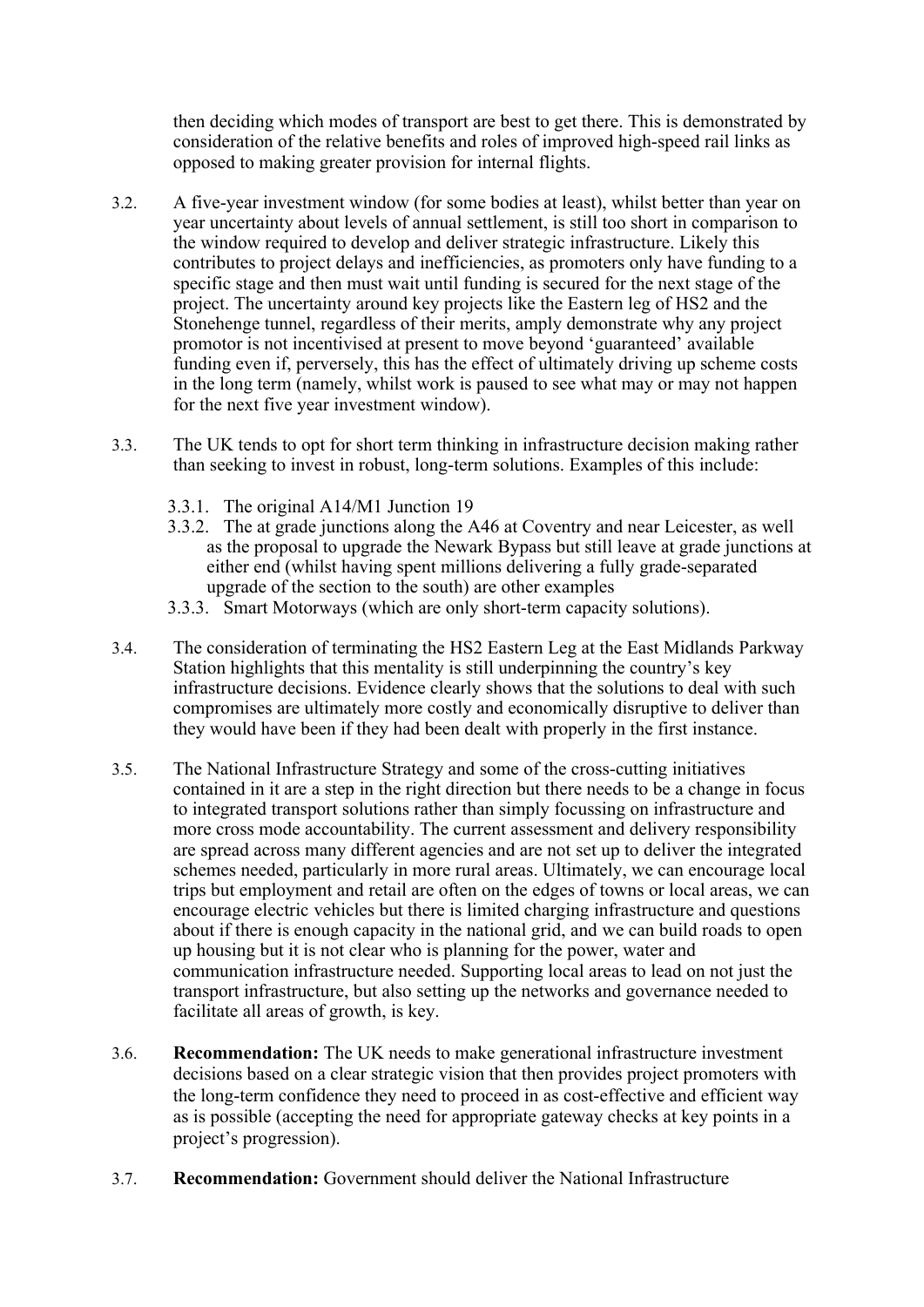Commission's recommendation about recognising the need for long term certainty over infrastructure funding. This can benefit all areas, regardless of their governance, and the government has only chosen to pursue it for mayoral combined authorities. There is no reason for the government to target this measure at specific authorities rather than the Commission's initial recommendation. It would be a change that would make infrastructure schemes more efficient and better co-ordinated.

## **4. The contribution transport infrastructure can make to the Government's 'levellingup' agenda and the economic growth of the UK's towns, cities and regions outside London**

- 4.1. The provision of transport infrastructure can be critical to the delivery of growth. The UK often has a disjointed and siloed approach – Local Planning Authorities (LPAs) are responsible for development plan making; Local Enterprise Partnerships for preparing Local Industrial Strategies; Local Highway Authorities responsible for local roads (and separate from LPAs in two-tier areas); Highways England responsible for the Strategic Road Network; Network Rail for rail infrastructure; the Ministry of Housing, Communities and Local Government (MHCLG) for planning and housing policy; Department for Transport road and transport related policy; and HM Treasury ultimately responsible for determining how much funding is available to each body. Funding windows are out of synchronisation; there are huge disparities in funding available for investment in strategic compared to local infrastructure and each body has its own regulatory and legislative remit or framework within which to work.
- 4.2. If the levelling up agenda is truly to be delivered, then a ground-up approach is required where local plans and strategies for growth (housing and employment) are led and developed by councils working in genuine partnership with strategic transport infrastructure bodies. Local Highway Authorities also need far greater longterm confidence in the funding available to them to be able to play their part in the delivery of infrastructure to enable growth, something that the current ad-hoc, multipot bidding environment fails to provide.
- 4.3. Building on the initiatives to revise the Green Book, this collaborative working should then feed up not just into investment decisions by HM Treasury, but also to inform ways in which regulatory and legislative silo barriers can be removed to give effect to those plans and strategies. The pandemic has proven that Government can be quick at creating new ways of working and relationships when there is a pressing need to do so, and, they should be equally as fleet-of-foot at removing barriers to the delivery of growth to aid the UK's long-term recovery.
- 4.4. Delivery of significant scale growth is often reliant on a mix of strategic network investment, local road network investment and provision of long-term sustainable travel measures. So, additionally, if the levelling-up agenda is to be delivered, the disparity between capital funding for strategic projects and local projects; across transport modes; and between levels of capital funding and revenue funding for transport initiatives needs to be addressed.
- 4.5. Good transport infrastructure is key to the growth of all areas; people, goods and services need to move efficiently across the country to achieve a levelling up across the regions. What form this infrastructure takes and what objectives need to be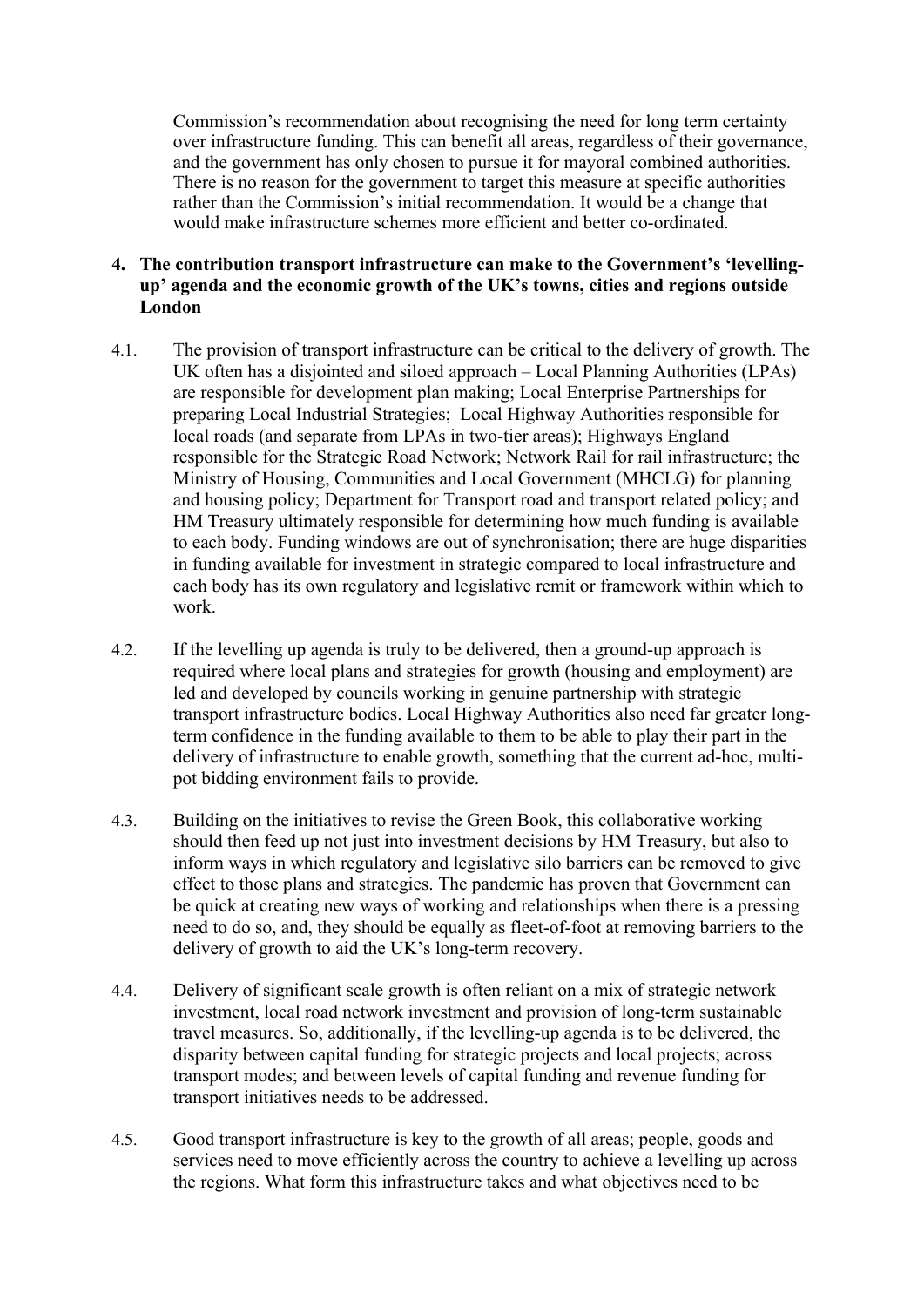achieved is the bigger question as these are going to vary between areas and the current funding and assessment processes do not reflect this, nor do they have the flexibility to weigh different benefits according to the needs and outcomes that can realistically be achieved in areas other than the south east. Local areas (whether that be at authority, sub-regional or regional level) should be provided with funding and supported to develop evidenced plans that determine what the wider objectives are for their areas and what transport infrastructure (across all modes) is needed to deliver against these objectives.

- 4.6. If the government's commitment to levelling up is going to have a meaningful impact on regional growth, then it should not be directed from Whitehall. A model of devolution that is dependent on funding allocations being decided in Whitehall will also be limited and fragmented. Even a policy area like strategic transport infrastructure , where there is a strong case for central co-ordination, needs to have the buy in of local areas.
- 4.7. **Recommendation:** Devolve budget and decision making, including devolved development funding; like the approach adopted at TfL in terms of 'Investment Portfolios', although other models exist. Funding is devolved from the TfL Board (equivalent here is Government), to Investment Portfolio Boards (equivalent here is Strategic Transport Bodies). The funding is released based on agreed outcomes, not specific projects. The Portfolio Board then has local control over how best to achieve those outcomes. They are free to lever in private sector funding as required. They can develop and flex their own programmes, bringing in aspects such as 'overprogramming' to ensure all the budget is spent each year on delivery (as there are inevitably underspends on some projects – an issue with direct DfT grants). They report back to the funding body annually, setting out what they have achieved in terms of outcomes.
- 4.8. **Recommendation:** Areas should be trusted to make the decisions that affect them and to build up the capacity to make these decisions effectively. This will allow councils to invest in and retain many of the modelling, project development and project management skill sets that can be difficult to justify when it is unclear what projects will take place in an area over the medium term.

## **5. To what extent the coronavirus pandemic and its longer-term implications affects the necessity and cost-effectiveness of current and future major transport infrastructure projects**

5.1. Care needs to be taken to avoid adopting a 'knee-jerk' reaction to the pandemic. In certain sectors work habits are likely to have changed forever as a result of Covid-19 (most notably office-based jobs) and it is probable that people will make shorter, more local journeys. That said, in a post-pandemic world people will still need to travel regionally, nationally and internationally for business purposes; goods will still need to be imported and exported from the UK and to be distributed around the country; and the need for new homes and jobs to be created will be as urgent, if not more so, than it was this time 12 months ago. The recent closure of the French Border in connection with Covid-19 has highlighted clearly that when strategic transport connectivity fails, our country's supply chains are put at risk. The pandemic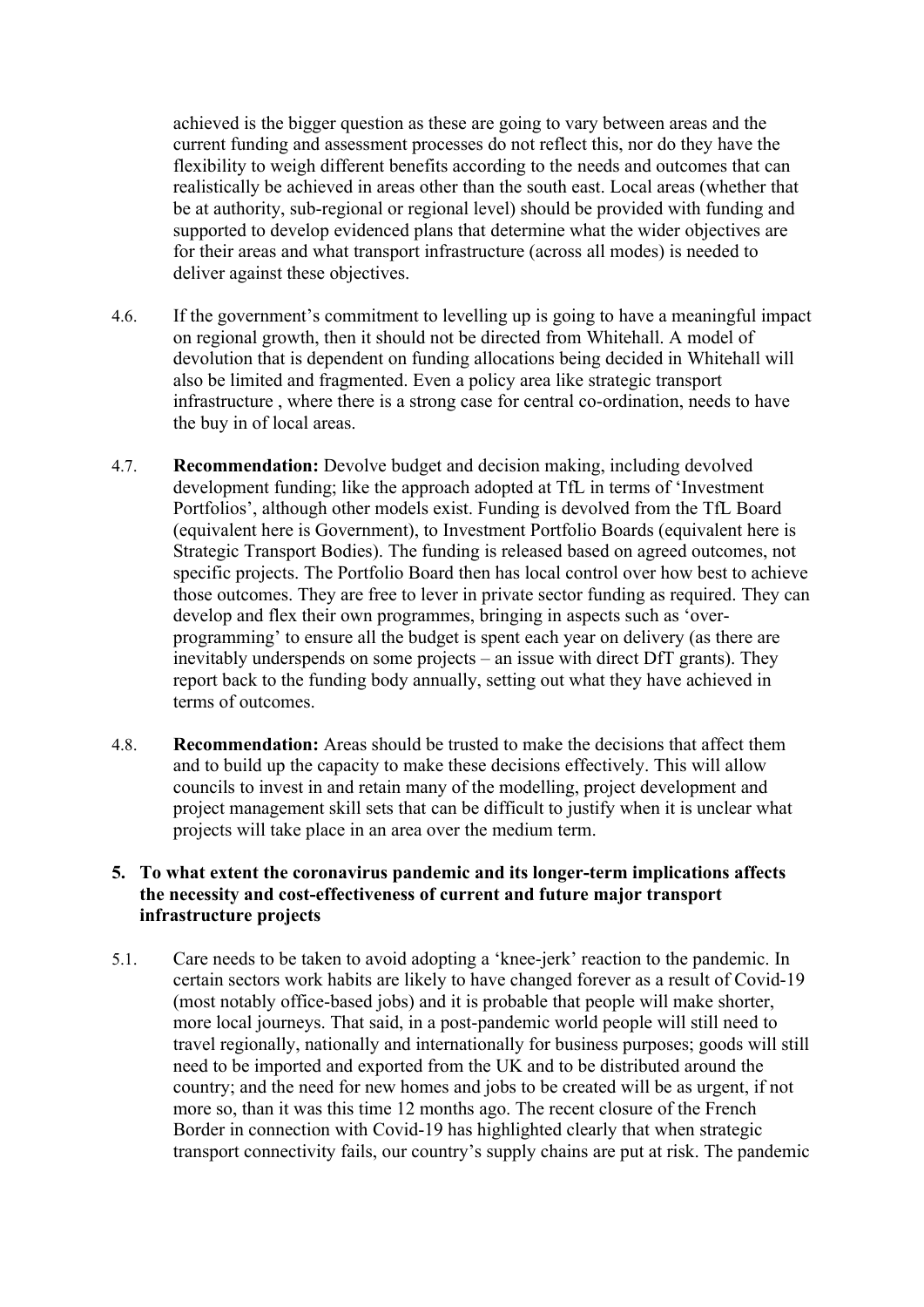has highlighted the need for greater investment in improving the resilience of the UK's strategic transport infrastructure and connectivity.

- 5.2. The Housing Infrastructure Fund (HIF) was, arguably, an acknowledgment that more needed to be done to ensure the timely delivery of infrastructure to make real growth happen. To aid our economic recovery from the pandemic, it is essential that transport investment and the planning of growth are properly planned and coordinated in their delivery.
- 5.3. Real changes in travel behaviour are likely to take generations to become embedded, we are creatures of habit and the enforced changes are unlikely to be maintained at anywhere near current levels. Many transport schemes are needed not just to support existing traffic levels but also to move traffic to free up capacity for the more local trips to be done by sustainable modes and facilitate housing delivery. It also needs to be acknowledged that we are working with an existing road network that will struggle to accommodate additional prioritisation of other modes of transport – indeed, the prioritisation of one mode often comes at the expense of another. Whilst this can be a positive change, all levels of Government must be upfront with residents about the decisions we are taking on road space prioritisation.
- 5.4. **Recommendation:** Government should ensure that any cost-effectiveness assessment does not focus solely on traditional transport benefits but looks more holistically at scheme benefits to the local area (such as employment and economic growth, housing need, public health, carbon impacts and air quality).

## **6. How major transport projects can be delivered while ensuring the Government meets its decarbonisation 2050 net-zero targets**

- 6.1. At a strategic level, the UK needs to undertake optioneering for connectivity that considers a whole range of factors, including decarbonisation, in order to set the long-term direction of travel and framework for investment. The on and off full electrification of the Midland Main Line (MML) highlights the need for this; short term concerns about costs of electrification of the West Coast Main Line leading to the short term decision to abandon full MML electrification, in turn leading to the need to invest in a brand new fleet of bi-mode trains that might yet become obsolete; because, there will probably be a need to complete full electrification of the MML in order for the Government to fulfil on its Decarbonisation of Transport Plan. Abandonment of the 'electric spine' freight route is another example of thinking in the short term without a clear long-term strategic vision.
- 6.2. In addition, major transport projects are likely to have had many years, even decades, of development to get to the point of delivery. There are currently few alternative options to support necessary growth. Reaching a net zero target by 2050 needs immediate decisions to ensure that our infrastructure decisions can support this transition.
- 6.3. **Recommendation:** If net zero targets are to be met, then a national change is needed in the way goods, people and services are distributed and hence the types of transport projects that need to be delivered. Funding for strategic planning at a local and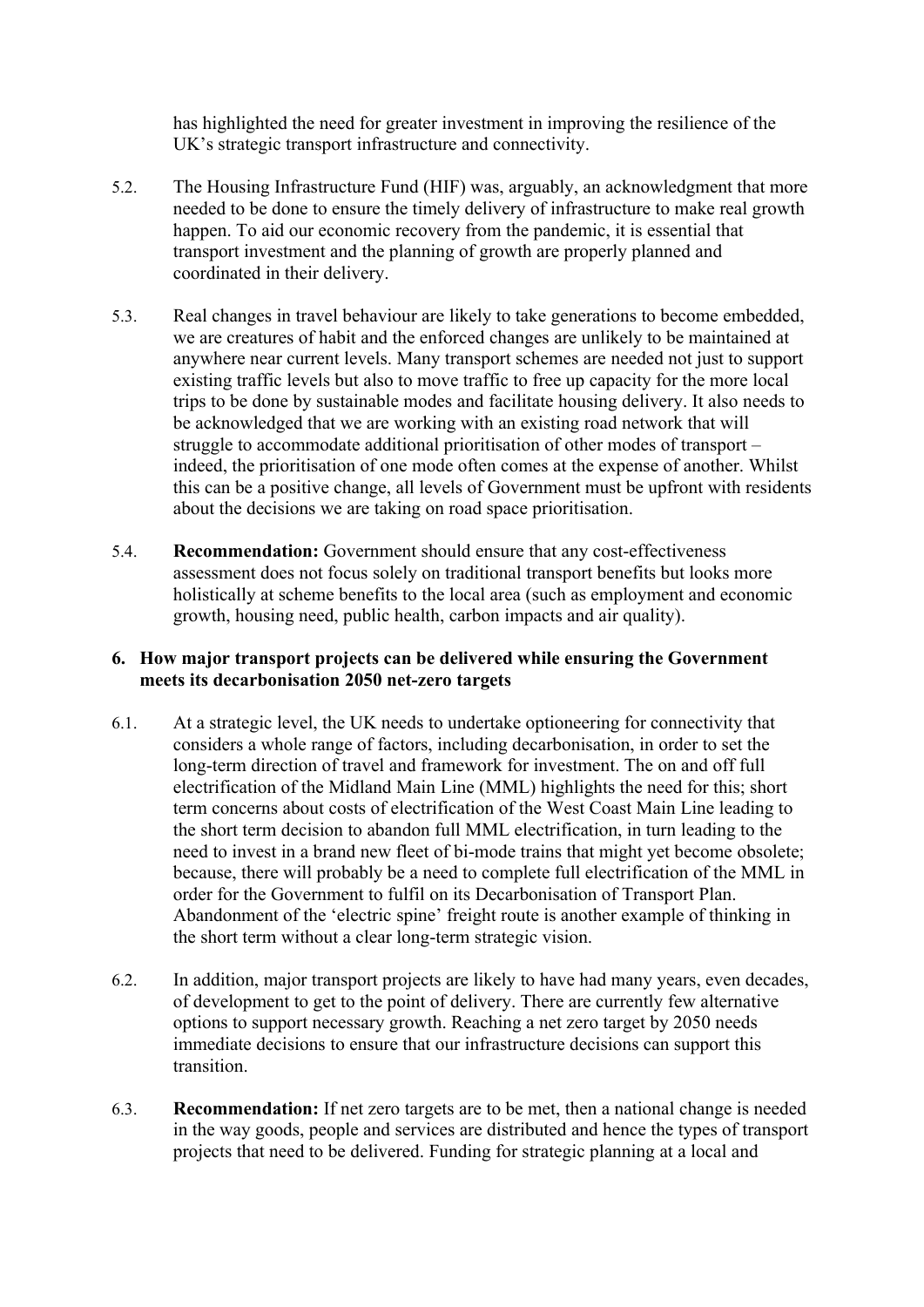regional level is essential to explore appropriate transport projects to contribute to the decarbonisation agenda.

## *Appraisal and funding of transport infrastructure*

- **7. The effectiveness of the Government's decision-making and appraisal processes for transport infrastructure projects and any changes required to the 'Green Book'**
- 7.1. The changes to the Green Book that seek to move away from a sole reliance on the value of a Benefit Cost Ratio (BCR) are welcome, as is the intention to take a more rounded approach to reflecting on local policies, strategies and plans. But areas need to be treated equitability, without differing funding approaches and levels dependent on factors such as whether an area has a metro mayor or a sub-national transport body. There needs to be a bottom up approach, with suitable scale local bodies empowered to prepare growth strategies and plans, working in genuine partnership with transport infrastructure providers.
- 7.2. Such strategies should clearly evidence how real growth (actual numbers of new homes and new jobs) are directly dependent on and will be enabled by investment in transport infrastructure, moving away from the more 'theoretical' notions and calculations of economic value. The benefits of actual housing delivery and jobs should be captured in the calculation of project benefits. A simple change would be to make a local impact analysis mandatory for all projects reviewed using the Green Book. At present local impact analysis is optional.
- 7.3. It is not just decisions about whether to invest but equally, if not more importantly, decisions about when to invest. Currently budgets are spread across multiple bodies and in different timeframes, none of which span the full lifetime of the delivery of a strategic infrastructure project nor, for example, the typical life of a Development Plan or Local Industrial Strategy. The delivery of growth plans and strategies that look forward 15 plus years is significantly hamstrung when key transport infrastructure is required to enable delivery, but the infrastructure providers can look no more than five years forward at best in terms of funding (such as Highways England and Network Rail), or, in the case of Local Highway Authorities, are largely reliant on securing investment through multiple, complicated, inconsistent and costly bidding processes, for which there is no guarantee of success.
- 7.4. The way in which the Green Book methodology is used should be changed to take better account of local circumstances. At present, the guidance places great value on national financial factors, but in a narrow way. For example, it encourages business cases to be developed in isolation from local strategies and not to consider impacts on local places. It does not encourage local factors and local place-based impacts to be considered, which has significant implications for levelling up and means that local place shaping factors, that can often have significant local financial and social consequences, are often ignored.
- 7.5. **Recommendation:** An investment and decision making framework needs to be put in place that embraces and empowers all parties involved in the delivery of growth and enabling infrastructure, giving them long term certainty to be able to work collaboratively to achieve agreed, intended outcomes.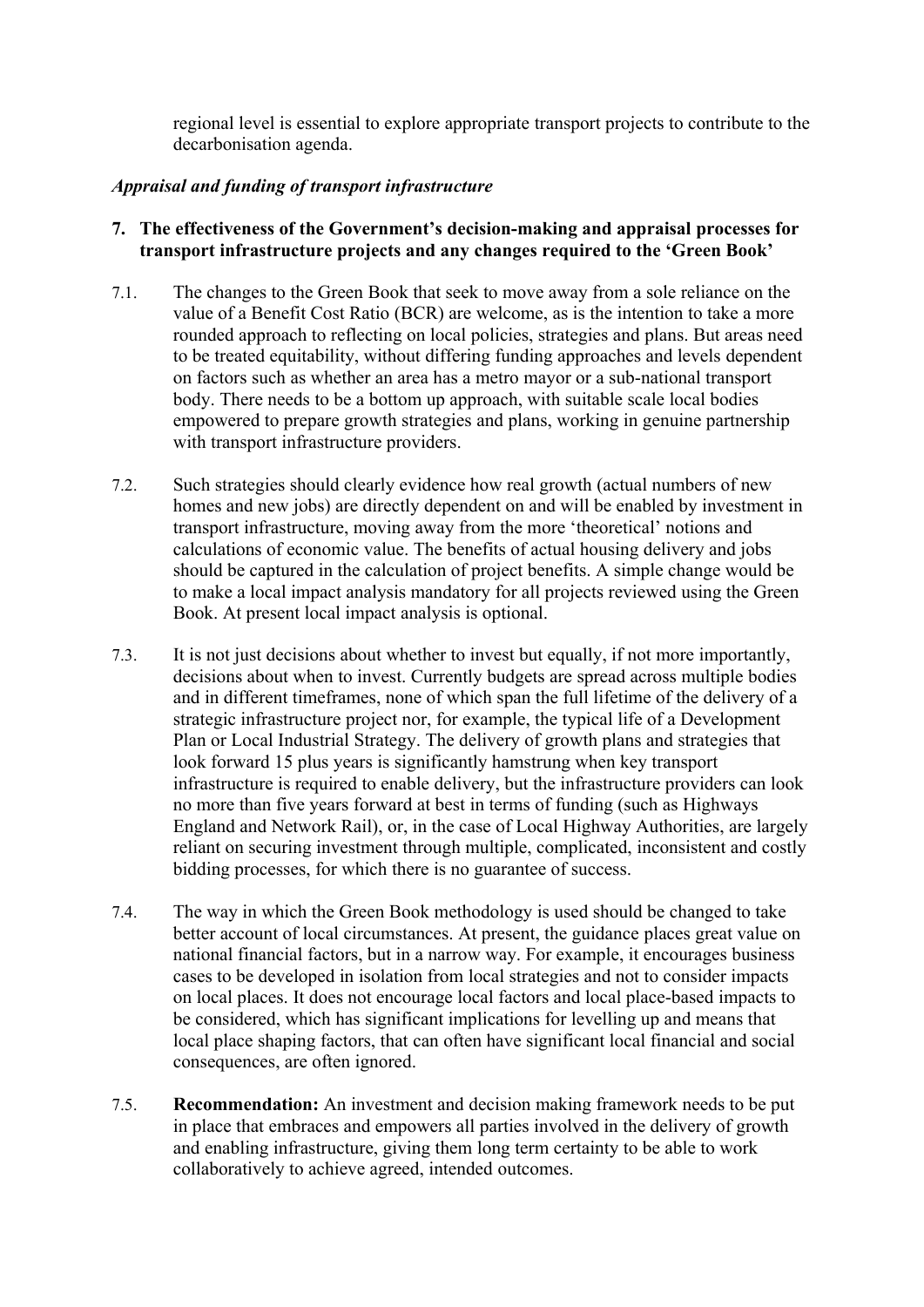# *Oversight, accountability and governance of transport infrastructure projects*

- **8. The Government's role in the delivery of major transport infrastructure projects, including whether the Department for Transport has sufficient skills and expertise to oversee the successful delivery of transport infrastructure**
- 8.1. There is a lack of a coordinated and strategic approach to major infrastructure across Government departments, agencies and regional and local bodies responsible for the planning and delivery of transport infrastructure and growth. Each of these bodies tends to work within their own legislative and regulatory silos.
- 8.2. More devolution would release more capacity. The DfT cannot hope to make all the necessary decisions across the country. If they relaxed control on some of the smaller projects, they could focus on bigger picture national issues.
- 8.3. There should be more focus by both sponsor and funder on the strategic case and DfT should avoid disproportionate levels of technical assurance. A recent example of this is additional work Cumbria County Council were required to complete to assess the impact of traffic management measures required during construction of a Grizebeck bypass (which cost £14.9 million); the result a de minimis figure of £30,000. Where there is such a clear strategic case, it makes little sense to spend time and resources on this level of technical assurance.
- 8.4. Highways England operates in a similar way and Government needs to enable Highways England to think beyond five-year funding windows so that it is able to act as a truly long term thinking strategic partner in the delivery of growth plans and strategies.
- 8.5. **Recommendation:** Government should work with the devolved administrations of Scotland, Northern Ireland and Wales to provide a clear and overachieving vision and strategy for UK transport connectivity. This would require the Government to think now about what the UK's transport connectivity needs are likely to be in the second half of this century.
- 8.6. **Recommendation:** Government should provide infrastructure promoters with longterm investment certainty (subject to appropriate gateway checks as projects progress).
- 8.7. **Recommendation:** Government should ensure that national promoters, such as Highways England and Network Rail, are empowered, funded and skilled to work collaboratively with suitable scale local bodies to enable locally developed growth plans and strategies to be delivered in practice, including putting in place investment, funding and decision making processes that properly align with the timeframe for such plans (which is typically 15 years or so).
- **9. The relationship between the DfT and other Government departments and agencies, devolved administrations, and the private sector, in delivering major infrastructure projects;**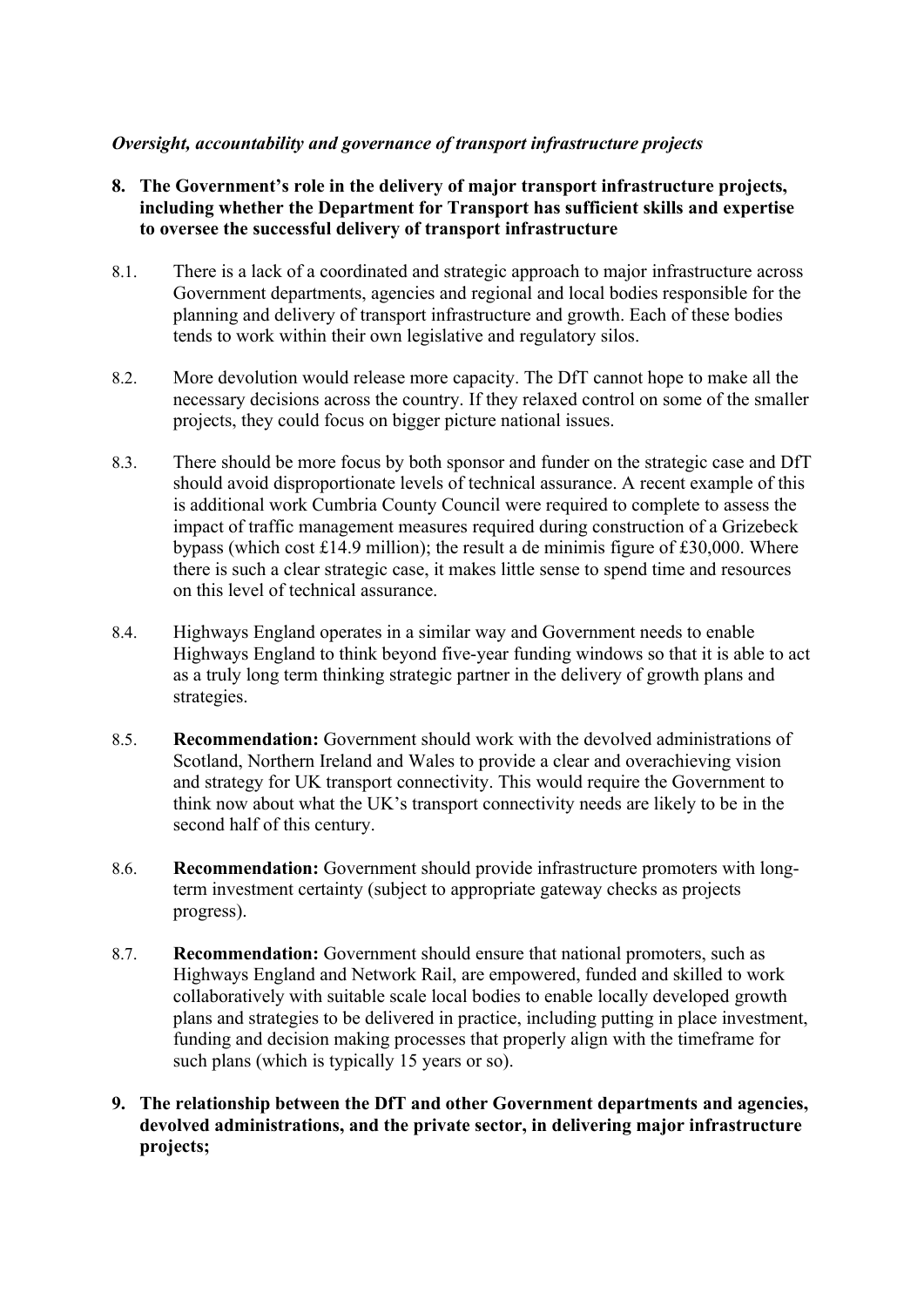- 9.1. The current approach to the delivery of infrastructure projects across the UK is fragmented and lacking in any overarching strategic framework. The Housing Infrastructure Fund (HIF) is the best example to date of a process where national and local bodies have worked together to coordinate the delivery of infrastructure and growth. However, this was still an ad-hoc bidding process with no guarantee of success for project promoters. Such an ad hoc process gives promoters – public or private sector – little, if any, confidence to commit to a long-term approach to the planning and delivery of infrastructure and growth. To support its various policy initiatives, Government needs to put in place a properly coordinated process for long term investment decision and commitment making.
- 9.2. While HIF did encourage some Government department join-up, it represented a process substantially at odds with other key funding streams for transport infrastructure in terms of evaluation, assessment and outcomes to be delivered. For example, in most cases each government funding allocation has separate conditions that need to be met meaning:
	- 9.2.1. Complex negotiations with bodies such as DfT, Highways England, MHCLG to secure funding
	- 9.2.2. Complex internal governance to meet the specific individual criteria
	- 9.2.3. Different reporting lines to different government agencies
	- 9.2.4. Different risk profiles for the council
	- 9.2.5. Different funding end dates on each element
	- 9.2.6. Complex contractual arrangements increasing time and
	- 9.2.7. Higher than desirable risk of failing against one criterion.
- 9.3. Working with partners to deliver major schemes can be challenging and experiences of delivering schemes with the involvement of Network Rail are shared. This can be illustrated using the example of Beaulieu Park in Essex, a Housing Infrastructure Fund scheme which will deliver a new railway station. Significant investment has been made by Essex County Council with Network Rail to take the scheme through various GRIP (Governance for Railway Investment Projects) stages, and the project is currently entering GRIP Stage 4, at a cost of £5 million to date. However, Essex County Council have not yet secured the funds this scheme requires. Agreement is yet to be reached on Terms & Conditions of Contract, and Essex County Council have met all scheme activity costs to date and the protracted negotiations with Network Rail may jeopardise delivery.
- 9.4. **Recommendation:** Where funding is secured from multiple agencies, Government should adopt a common set of data across departments, from which Government can extract relevant data to satisfy their own internal funding requirements.

#### *Factors influencing the cost of transport infrastructure in the UK*

- **10. The reasons for continual high costs of major transport infrastructure projects, both past and present, and whether projects could potentially be delivered in a more costeffective manner**
- 10.1. Funding bids to the Government take significant resource and cost to complete, mostly at risk to the bidding authority with no certainty of award or reimbursement.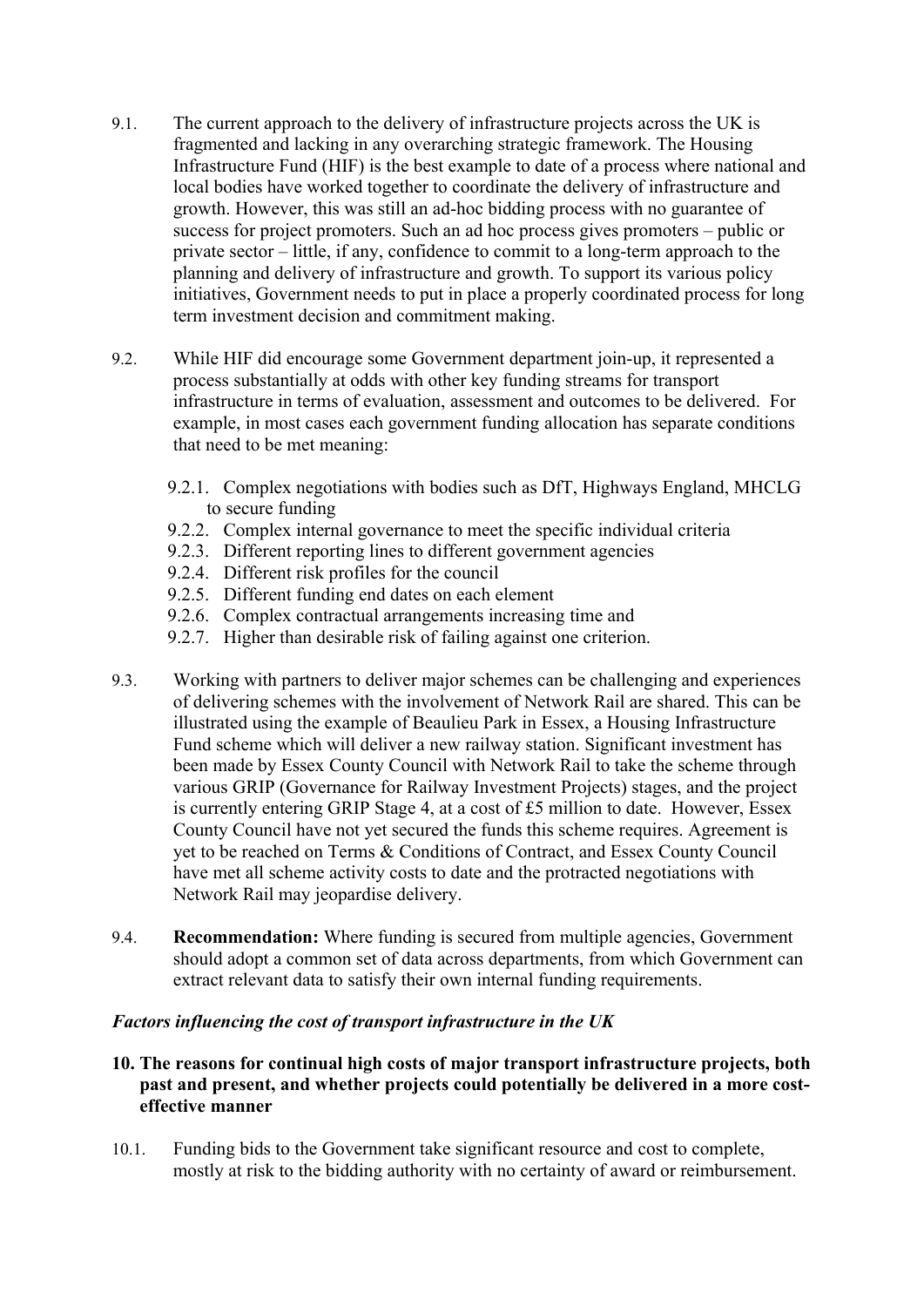They are often accompanied by short submission deadlines. The technical and detailed nature of the submissions place a reliance on consultants, with several elements of a scheme often undeveloped to a detailed level. Risk allocations are made based upon industry standards, but these are often underestimated because the impact of change within a project are unknown until detailed surveys, land costs and design are progressed. This work further refines the scheme activities, risks, challenges and produces a more accurate cost estimate, traditionally prior to this point the funding has been already awarded and the budget fixed. Once funding is allocated through a successful bid, there has often been many months and sometimes years of further development before the business case is approved by MHCLG or DfT and in getting to that stage the council has had to do this development work at risk, often with no guarantee of success.

- 10.2. Funding deadlines are notoriously inflexible, considering the early stage at which they are awarded. Current funding structures often leave the applicant with a shortfall to meet where scheme costs escalate as further development is undertaken. An iterative review process when schemes are live would be advantageous to establish more accurate costs and delivery timescales, and this would ensure the process better recognises committed expenditure rather than defrayment.
- 10.3. Optioneering during scheme development also contributes to high consultancy fees and this is primarily undertaken prior to a business case submission. A more standardised approach to reimbursement of all project costs on a successful bid would provide authorities with greater confidence to pursue funding in a meaningful way. Delivery timescales require stages of the scheme to be developed in parallel in order to meet them. This often results in abortive and/or duplication of work where activities are not able to be evaluated in full and their impact realised before commencing the next stage.
- 10.4. The financing of major schemes is often made up of numerous funding sources, and this is accompanied by many bureaucratic processes which must be followed within each individual organisation. Whilst it is acknowledged that good governance is necessary, there are many examples of where rigid bureaucracy has avoidable consequences for project cost and resource. One example of this is M11 Junction 7A (a project with a value £81 million). This project had a cost of £500,000 to reach a Stage Gateway Assessment Review (SGAR) with Highways England, and there has been an incomplete process to date with challenges around expectations, loss of key personnel in Highways England and wasted resources at significant cost through a repetitive process.
- 10.5. The process to divert or install new utilities within the UK follows the requirements of the New Roads and Street Works Act (1991), which sets out the process to obtain various estimates from the statutory undertakers at various stages of a project lifecycle (C1 – Notification, C2 – Preliminary Enquiries, C3 – Budget Estimate, C4 – Detailed Estimates, C5 – Notices and Advance Orders.) It is time intensive to agree works and whilst the process itself is generally well established, avoidable delays can result if the statutory undertakers do not fulfil works by the dates given. The market is effectively a monopoly, where this cannot be completed by others; there is no regulation of statutory undertakers' performance and Local Highway Authorities have absolutely no control.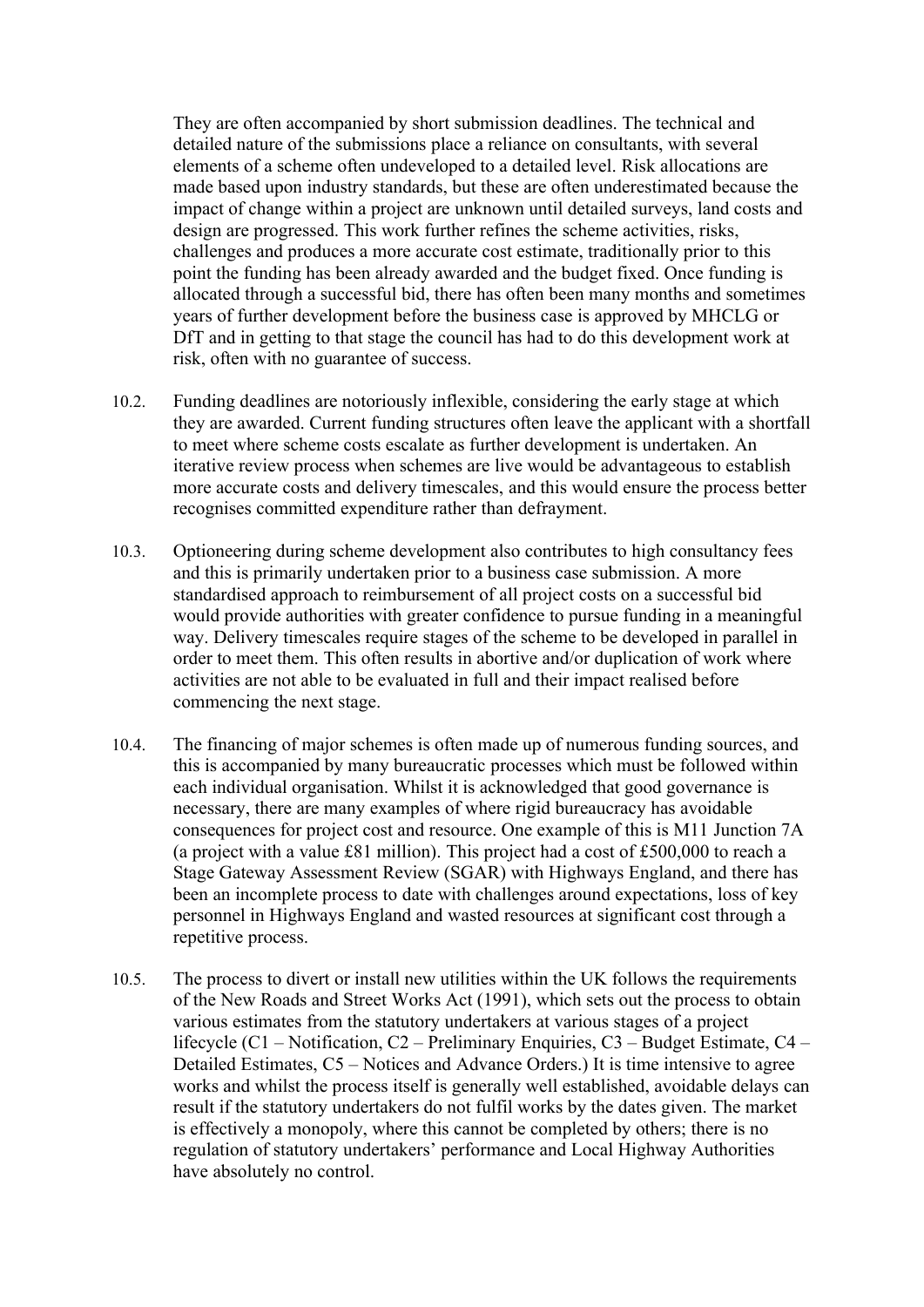- 10.6. Additionally, the diversions are often not a priority. This can result in significant time and cost delays when projects are live, as contractors require the site preliminary costs to cover staff and accommodation associated with extending a programme. These additional costs fall to the Local Highways Authority. This is a significant topic of discussion within NEC3 contracts, where risks can be passed across to the contractor, but often at a significant premium. For example, on Edinburgh Way, Harlow (A414, Essex) there was a significant widening scheme set in a busy urban environment. Utility diversions were procured through an advanced contract to mitigate risk. However, the performance of the utility company was poor, which is increasingly common place, and delays caused by their failure to meet the programme of work cost upwards of £2 million, extended the main construction works by 500 days and caused significant impacts on both the local economy and road users.
- 10.7. **Recommendation:** Creation of a development pot to support local authorities to fully scope funding bids. This would allow local authorities to also develop aspirational bids, not just those deemed 'highly likely' to succeed so providing crucial return on scheme development investment.
- 10.8. **Recommendation:** Iterative bid process should be used for Government Funds where scheme development is significant and cost estimation is refined over time using Gateway Reviews. This will encourage a positive two-way funding partnership where risk realisation is recognised and efficiencies are encouraged, not penalised.
- 10.9. **Recommendation:** There should be a commitment to schemes to be recognised where programme delays have occurred, and initial construction deadlines may be missed. Local authorities should be empowered to draw down funding in full where construction has already started regardless of the pressured completion date.
- 10.10. **Recommendation**: Funders should be encouraged to refine procedures for local government, robust enough to meet governance requirements but recognise the 'applicant' as a frequent partner allowing all to remain agile to project timelines.
- 10.11. **Recommendation:** Utility companies' performance should be regulated to allow robust challenge where poor performance significantly impacts cost and programme for Highway Authorities and others.

# **11. What lessons can be learned from other countries in the delivery of major transport infrastructure projects;**

11.1. The UK has an unusually centralised approach to infrastructure funding and delivery. Other comparator countries empower local and regional governments in order to identify and develop strategic priorities without a constant need to refer to the centre and justify interventions. [Evidence](https://www.eib.org/attachments/efs/eibis_2017_municipality_eu_overview_en.pdf#page=4) [shows](https://www.eib.org/attachments/efs/eibis_2017_municipality_eu_overview_en.pdf#page=4) that municipalities in France, Germany and Spain all indicated greater satisfaction with investment decisions in urban transport that UK cities.

# *Transport infrastructure capacity and skills*